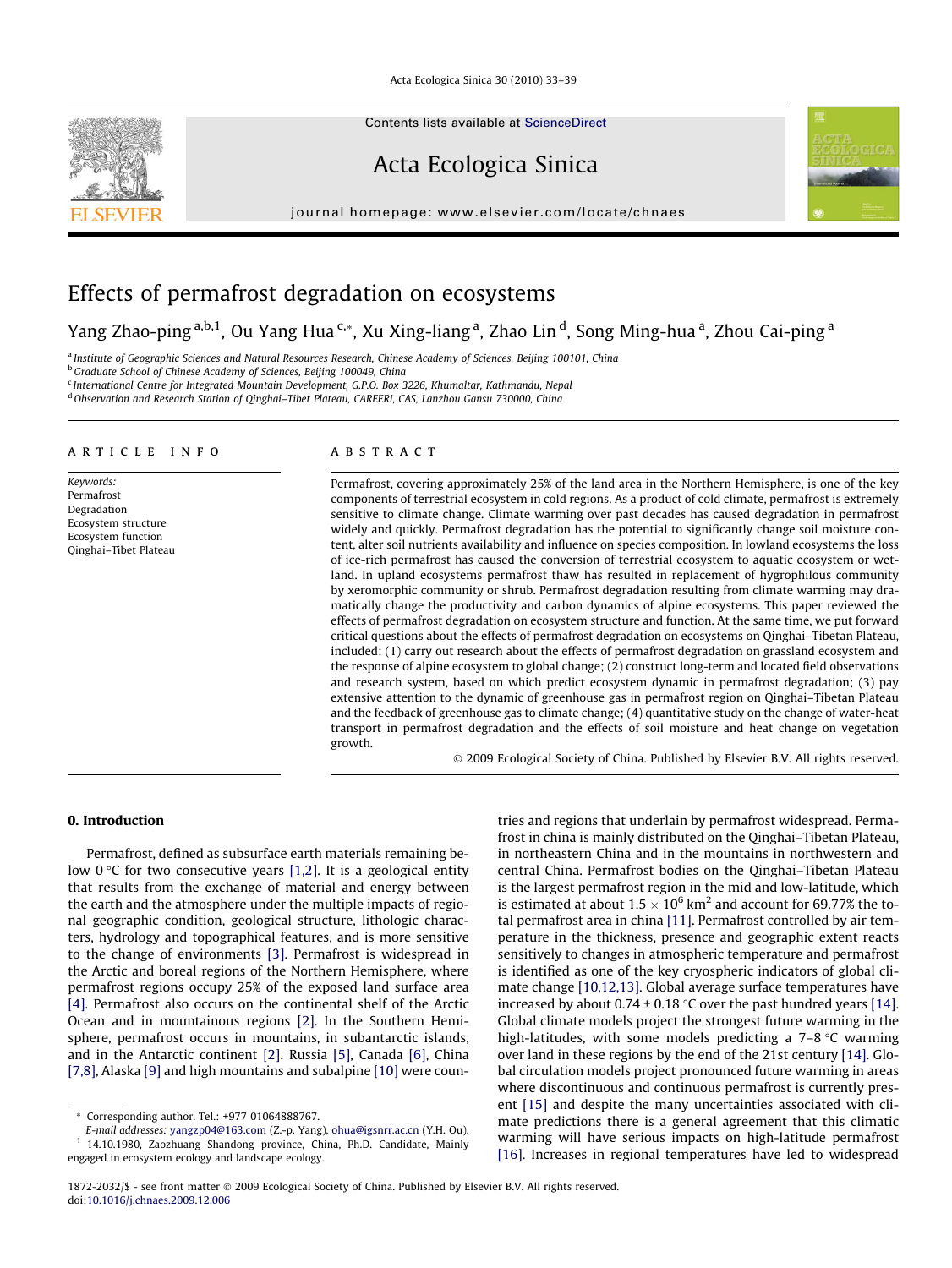degradation of permafrost, increase of thaw depths and disappearance of permafrost in local area, especially in the discontinuous and sporadic permafrost zones [\[17,18\]](#page-5-0). Widespread increases in active layer thickness can cause great changes in hydrological processes, distribution of vegetation, soil organic carbon and can also affect the infrastructure and economy of permafrost region [\[19–](#page-5-0) [22\]](#page-5-0). This paper reviewed the effects of permafrost degradation on ecosystem structure and function and put forward critical questions about the effects of permafrost degradation on alpine ecosystems on Qinghai–Tibetan Plateau to promote research on permafrost ecosystem developing further.

## 1. Importance of permafrost for alpine ecosystem

Under the assemblage of permafrost molded by freeze–thaw action, cryogenic ecosystems and related processes of water and heat variations in the high-cold environment (alpine cold area and highlatitude cold area) are called permafrost ecosystem [\[23–25\].](#page-5-0) The permafrost plays an active role on vegetation growth and production in the alpine grassland ecosystem [\[26\].](#page-6-0) Permafrost degradation alter the water–heat process of soil, which lead to changes in species composition [\[27\]](#page-6-0) and give rise to community succession [\[28\]](#page-6-0) and ecosystem degradation [\[29\]](#page-6-0) further. Therefore, development and protection well of permafrost is the material foundation that permafrost ecosystem keep ecological balance.

There is strong interdependence between vegetation and permafrost in permafrost region. The relationship of vegetation and permafrost is complex, which mainly embodies the interaction between vegetation and permafrost. Low ground temperature of permafrost restrict roots grow deeply and is beneficial to accumulation of organic materials. Permafrost is regarded as widely distributing semi-permeable which could prevent surface water and soil moisture infiltrating and migrating downward. In the meanwhile, soil nutrients leached from surface soil are apt to accumulate at the bottom of active layer [\[31\]](#page-6-0). Permafrost plays an important role of supplying soil moisture and nutrient to vegetation. Permafrost environment is essential to maintain stable climate and keep the balance of alpine ecosystem. On the other hand, the vegetation which can reduce sunlight and shed soil surface, lowered surface temperature and transpiration rate [\[30\]](#page-6-0) is vital for thermal insulating and cooling permafrost [\[29\]](#page-6-0). Moreover, vegetation play an important role in soil water conservation, climate regulation, erosion prevention, sand fixation and keeping water balance between vegetation and soil. Permafrost and vegetation mutual restricting, interacting and complementing each other are key complements to maintain the balance of alpine ecosystem in permafrost region.

#### 2. Effects of permafrost degradation on ecosystem structure

#### 2.1. Effects of permafrost degradation on species composition

Environmental condition such as high elevation, low temperature, large temperature difference between day and night, low air pressure, strong solar radiation in permafrost region on QTP is harsh for plant growth [\[32,33\]](#page-6-0). Frost, snow, hail and gale are prevailing in growth season [\[32,33\].](#page-6-0) Plant has narrow ecological niche as a result of living in harsh habitat for a long time and extremely sensitively to environment change. Widespread degradation of permafrost and the concomitant expansion of thermokarst-related landforms have the potential to significantly affect the composition, distribution and extent of plant communities in the arctic and subarctic [\[34\]](#page-6-0). The collapsed areas caused by rich-ice permafrost degradation in central Alaska are rapidly colonized by aquatic herbaceous plants, leading to the development of a thick, floating organic mat [\(Table 1\)](#page-2-0) [\[35\].](#page-6-0) The studies about effects of permafrost degradation on woody vegetation at Arctic treeline on the Seward Peninsula, Alaska show that improved soil drainage was the most important factor controlling the growth and distribution of vegetation and the second factor was the depth of active layer. Plant communities in steep pond banks were distinct from those found on surrounding level tundra. Thaw pond banks supported a significantly higher density of trees and large shrub species and shrubs were significantly taller on banks than elsewhere [\(Table 1\)](#page-2-0) [\[34\].](#page-6-0) Permafrost degradation resulted in improving soil drainage might influence species composition considerably.

Permafrost degradation on QTP decrease species number of gramineae and sedge suitable to live in the environment of low temperature and high soil moisture and increase the weeds (e.g. Potentilla nivia, Oxytropis) in the plant communities which caused the Economic value of plants decreased [\[27,28\].](#page-6-0) Accompanying by permafrost degradation, wet plant species like Kobresia tibetica and Kobresia humilis in communities decreased gradually and drought plants such as Stipe purpurea, Poa annua and Agropyron cristatum expanded rapidly. With the permafrost degradation further, soil moisture decreased and soil environment extremely drought which caused mesophyte in alpine meadow disappear, drought enduring plant expanded fully and alpine meadow change into alpine desert steppe gradually [\[37\].](#page-6-0) The response of species composition to permafrost degradation is significantly correlated with permafrost environment. In rich-ice permafrost region with thin active layer, permafrost degradation increased soil moisture, and aquatic plants or hygrophytes expanded gradually [\[35\]](#page-6-0). Permafrost degradation in regions with thick active layer and well drainage soil lowered soil moisture which increased the number of xerophytes or mesophytes and decreased the number of aquatic plants and hygrophytes [\(Table 1\)](#page-2-0) [\[38\].](#page-6-0)

Alpine ecosystem is extremely sensitive to permafrost degradation and species composition responds permafrost degradation in two different ways. For plant community in lowland on flat with rich-ice soil (e.g. Tanana Flats in central Alaska), permafrost degradation cause drought habitat moistening gradually. Accompanying by permafrost degradation, soil moisture increased and the xerophytes were substituted by hygrophytes. Permafrost on QTP and upland in arctic degraded resulted in improved soil drainage and drought soil environment which caused the xerophytes expand gradually. Permafrost degradation affected species composition through altering soil water conditions that increased or decreased soil moisture.

#### 2.2. Effects of permafrost degradation on succession

Permafrost degradation increased permafrost table, thickened active layer, and altered water conditions of vegetation growth environment, which caused the changes of floristic composition and community structure, and arouse the community succession [\[36,39–41\].](#page-6-0) For forests on ice-rich permafrost, the loss of ice-rich permafrost can caused the wholesale conversion of ecosystems from terrestrial to aquatic or wetland systems [\[42–45\]](#page-6-0). Studies on the thermokarst in the Mentasta Pass area in Alaska showed that wet sedge meadows, bogs, thermokarst ponds, and lakes are replacing forests [\[45\]](#page-6-0). Permafrost on the Tanana Flats in central Alaska degradation is widespread and rapid, causing large shifts in ecosystems from birch forests to fens and bogs which birch forest have decreased 35% and fens have increased 29% from 1949 to 1995 [\(Table 1](#page-2-0)) [\[35\]](#page-6-0). In lowland ecosystems and hillside of Alaska, permafrost degradation improved soil drainage which provided a microsite that favours tall woody vegetation and caused the shift of communities from tussock-tundra communities to shrub-tundra communities [\(Table 1](#page-2-0)) [\[34\]](#page-6-0) and shrub expanded widespread in arctic tundra was a typical example [\[39\]](#page-6-0).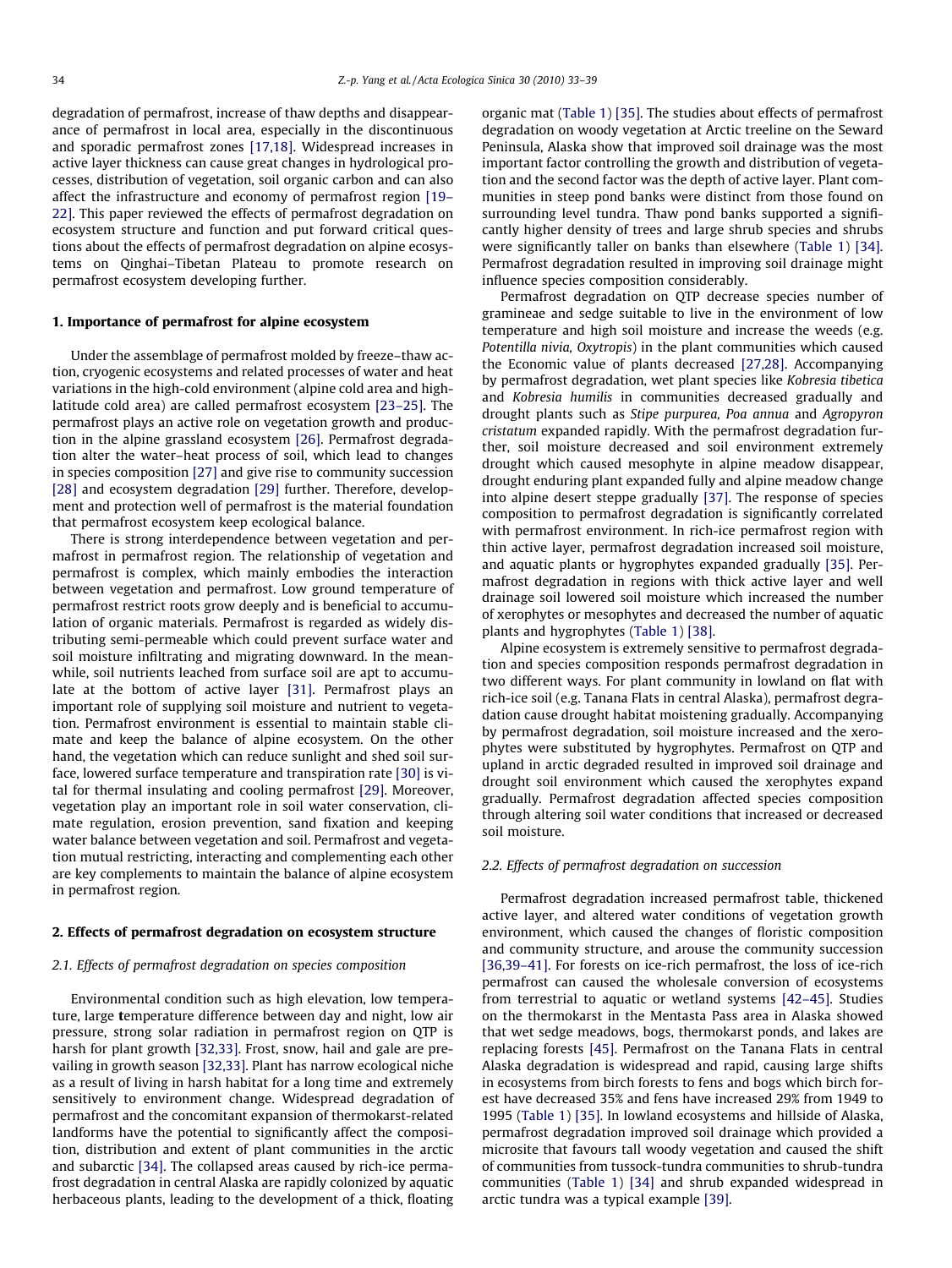<span id="page-2-0"></span>

| ۰. |  |
|----|--|
|----|--|

|  | Model of community succession and change of species composition in permafrost degradation. |  |  |  |  |  |
|--|--------------------------------------------------------------------------------------------|--|--|--|--|--|
|  |                                                                                            |  |  |  |  |  |

| Model of community<br>succession                           | Succession<br>stage                                | Dominant species                                                       | Associate species                                                                                                                                                                                                                                   | Area                                                          |
|------------------------------------------------------------|----------------------------------------------------|------------------------------------------------------------------------|-----------------------------------------------------------------------------------------------------------------------------------------------------------------------------------------------------------------------------------------------------|---------------------------------------------------------------|
| Swamp meadow-true<br>meadow-steppe meadow-<br>sandy meadow | Swamp<br>meadow                                    | Kobresia tibetica                                                      | Blysmus sinocom pressus, Polygonum macrophyllum, Pedicularis<br>longiflora var tubifrmis, Caltha scaposa, Carex atrofusca, Hippuris<br>vulgaris                                                                                                     | Xidatan-the southern<br>hillside of tanggula<br>mountain [38] |
|                                                            | Ture<br>meadow                                     | Kobresia humilis                                                       | K. capillifolia, Poa pratensis, Stipa sp., Leuntopodium nanum,<br>Oxytrapis ansuensis                                                                                                                                                               |                                                               |
|                                                            | Steppe<br>meadow                                   | Kobresia, pygmaea                                                      | Stipa aliena, Saussurea superba, Festuca rubra, Elymus nutans, Aster<br>flaccidus, Gentiana sp.                                                                                                                                                     |                                                               |
|                                                            | Sandy<br>meadow                                    | <b>Stipa</b><br>purpurea + Carex sp.                                   | Stipa subsessiliflora, Festuca spp., Poa pratensis, Astragalus spp.,<br>Potentilla bifurca, Saussurea sp,M yricariap rostrata                                                                                                                       |                                                               |
| Kobresia tibetica meadow-<br>Kobresia pygmaea meadow       | Kobresia<br>tibetica<br>meadow                     | Kobresia tibetica,<br>Kobresia pygmaea                                 | Anemone sp., Gentiana leucom elaena, Trollius pum ilus, Cham<br>aesium parad oxum, Saussurea sp., Poa sp., Crem anthodium sp.                                                                                                                       | The southern hillside of<br>tanggula mountain [27]            |
|                                                            | Kobresia<br>pygmaea<br>meadow                      | Kobresia pygmaea                                                       | Blysmus sinocom pressus, Potentilla nivia, Androsace sp.,<br>Leuntopodium nanum, Oxytrapis kansuensis, Saussurea sp., Poa<br>pratensis                                                                                                              |                                                               |
| Tussock-tundra-shrub-tundra                                | Tussock-<br>tundra<br>Shrub-<br>tundra             | Eriophorum<br>vaginatum<br>Salix glauca                                | C. bigelowii, Empetrum niigrum, Arctostaphylos spp., Rubus<br>chamaemoris, Salix arctica, Vaccinium spp.<br>Betula nana, Salix arctica, Picea glauca, Vaccinium uliginosum,<br>Ledum groenlandicum                                                  | Seward Peninsua in<br>western Alaska [34]                     |
| Forest-fen                                                 | Lowland<br>birch forests<br>Lowland fen<br>meadows | Betula papyrifera<br>Menyanthes<br>trifoliata, Equisetum<br>fluviatale | Picea glauca, Picea mariana, Rosa acicularis, Equisetum arvense,<br>Calamagrostis anadensis, Lemna minor, Calla palustris<br>Cutriculata, C. aquatilis, Potentilla palustris, Typha latifolia, Cicuta<br>mackenzieana, Galium trifidum, Myrica gale | Tanana Flats [35]                                             |

Wang Genxu et al. studied the permafrost ecosystems on QTP and presented the primary succession mode of alpine vegetation during the permafrost degradation: alpine marsh meadow changed into alpine meadow with the permafrost degradation, then mesophyte community, and then drought community (Table 1) [\[37\].](#page-6-0) The study on the relation between permafrost degradation and Kobresia meadow change on the southern piedmont of the Tangula Range showed accompanying by permafrost degradation, species occurred in cold–wet habitat disappear gradually and the species suitable to live in cold–drought habitat invaded community, and K. tibetica meadow changed into Kobresia pygmaea meadow gradually (Table 1) [\[27\].](#page-6-0)

The response of alpine ecosystem to permafrost degradation showed two different trends which was complex due to the variability of vegetation, content of ground ice and thaw settlement. In general, the degradation of permafrost with ice-rich soil would result in the conversion of terrestrial ecosystem to aquatic or wetland systems. However, drought community or shrub community might become dominant community of alpine ecosystem in regions that permafrost degradation caused improved soil drainage (e.g. QTP or upland in Arctic).

#### 2.3. Effects of permafrost degradation on vegetation coverage

Permafrost degradation lead to changes in soil hydrological properties [\[34\]](#page-6-0) which influenced vegetation coverage eventually since soil moisture is the key ecological factor limiting vegetation distribution, plant growth and community structure and function. In the headwater area of the Yellow River, alpine marsh meadow commonly with exuberant Kobresia (K. tibetica, K. humilis, Kobresia prattii, etc.) occurred in the area where suprapermafrost water buried depth was between 0.1 m and 0.8 m and the coverage was about 85–95%. When the suprapermafrost water buried depth was between 0.8 m and 2 m the dominant vegetation type was cold–arid grassland with the coverage between 30–50% in which the dominant species were drought-tolerant plant like S. purpurea, A. cristatum, Elymus nutans and so on. Alpine desert steppe was the outstanding landscape type and the vegetation was composed of drought-tolerant weed (e.g. Artemisia arenaria, Leontopodium nanum, Thermopsis lanceolata) with the coverage below 30% when the suprapermafrost water buried depth was larger than 2 m. In general, community type and vegetation zoning have the significant relation with the buried depth of suprapermafrost water in the permafrost region on QTP. In turn, the vegetation coverage is the important factor affecting the buried depth of suprapermafrost. In regions where alpine marsh meadow was with high vegetation coverage, the buried depth of suprapermafrost water was totally less than 1 m [\[46\]](#page-6-0). Permafrost table has a closely relation with vegetation coverage; low permafrost table always accompanied by high vegetation coverage. At the time of permafrost table being less than 2 m, soil moisture content and vegetation coverage are high, and permafrost table is negative relation with vegetation coverage. When permafrost table is larger than 2 m, most plant growth is limited and only few drought-tolerant species with developed root system are survival with low coverage being less than 35%, as a result of which the growth environment is drought dramatically due to low level of suprapermafrost water, little water recharge, few quantity of suprapermafrost water and rising height of capillary water being not reach the surface soil layer in which the root mainly distributed [\[36\]](#page-6-0).

#### 2.4. Effects of permafrost degradation on biodiversity

Permafrost degradation changed habits and species composition which affected species richness. The result based on the quadrat investigating indicated that little difference existed between the different communities in successional series. However, the richness index was significantly different within the 100  $m<sup>2</sup>$  sampling zones in the degraded permafrost region on QTP, which species richness in alpine meadow and steppe meadow was significantly larger than that in marsh meadow and desert steppe. The difference of results obtained from two different sampling approaches indicated though the species richness in single quart had little difference, the role and importance of species in communities changed because the distribution and occurrence frequency of species was different. Species evenness indices were significantly different between communities in permafrost region on QTP that increased from marsh meadow to steppe meadow, and decreased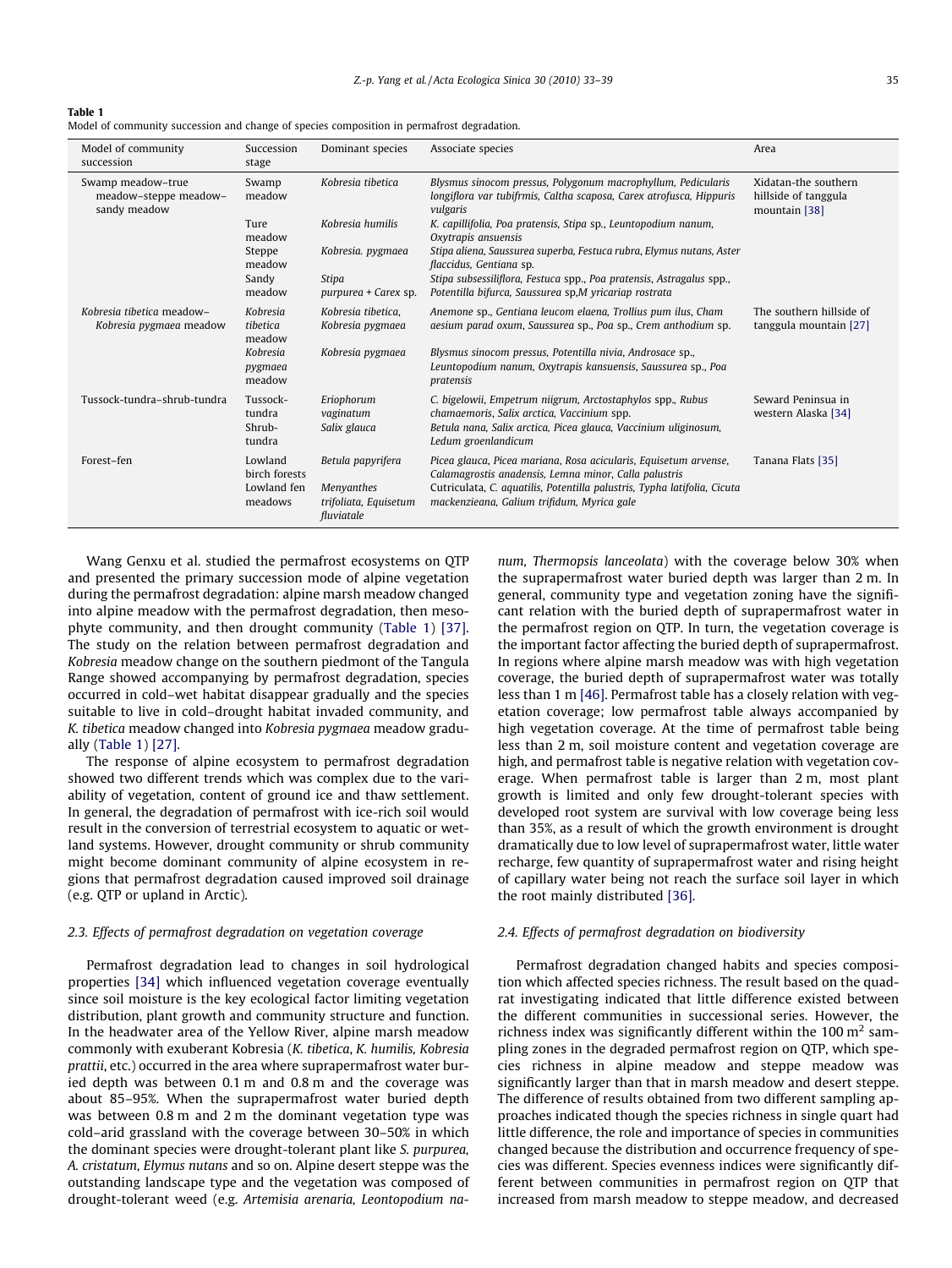from steppe meadow to steppe grassland [\[38,47\].](#page-6-0)  $\alpha$  Diversity was significantly different among the successional series and its change trend was in accord with the evenness index that increased from marsh meadow to steppe meadow, and then decreased from steppe meadow to steppe grassland. With the degradation of permafrost, marsh meadow was drained and changed into alpine meadow which brought about invasion and development of mesophytes. Species richness index in quadrat was almost no change between marsh meadow and alpine meadow because even distribution of species in communities, however,  $\alpha$  diversity in alpine meadow increased compared with in marsh meadow. At the succession stage of steppe meadow, xerophytes replaced mesophytes and hygrophytes gradually and the proportion of meadow plant decreased. Although species composition in steppe meadow changed compared with in alpine meadow,  $\alpha$  diversity was not significant different. Xerophytes had high ecological dominance with disappearance of mesophytes because of extremely degraded permafrost environment and  $\alpha$  diversity index decreased [\[38,47\]](#page-6-0). Yan et al. [\[27\]](#page-6-0) carried about the study on the relation between permafrost degradation and Kobresia meadow change on the southern piedmont of the Tangula Range and the results showed that when the permafrost environment changed from permafrost island to seasonally frozen-ground area, ecological dominances and species diversities were increasing in a certain degree. The discrepancy between the results obtained by Yan et al. [\[27\]](#page-6-0) and Guo et al. [\[38,47\]](#page-6-0) demonstrated that it is not a universal law about the response of biodiversity and ecological dominance to permafrost degradation. The effect of permafrost degradation on biodiversity was complex which should be contingent on permafrost type, specific region and succession mode.

 $\beta$  Diversity is often used to analyze the difference of species composition between communities; it reflects species replacement along an environmental gradient.  $\beta$  Diversity is high when different communities had large number of common species [\[48\].](#page-6-0) At the stage of marsh meadow during permafrost degradation on QTP, the heterogeneity of habitat was low due to high soil moisture content and the rate of species replacement was small. Along with permafrost degradation on QTP, soil moisture decreased gradually and mesophytes invaded community that led to increase of the  $\beta$  diversity. The rate of species replacement increased further when the soil moisture decreased further resulting in the disappearance of hygrophytes and the invasion of xerophytes. Soil environment was greatly drought due to permafrost degraded extremely lowered the heterogeneity of habitat and steppe plant had high ecological dominance which decreased the rate of species replacement. The change trend of  $\beta$  diversity reflected the heterogeneity of microhabitat increased from marsh meadow to steppe meadow, and decreased from steppe meadow to steppe grassland; also reflected the change rate of species diversity of alpine grassland community during permafrost degradation on QTP [\[38,47\]](#page-6-0).

#### 3. Effects of permafrost degradation on ecosystem function

## 3.1. Effects of permafrost degradation on soil moisture

Under unique plateau climate environment, especially in permafrost region, variations in the process of soil moisture were the significant change of eco-environment on QTP. Soil moisture was important factor influencing vegetation growth which depended on vegetation type, soil characteristics and permafrost environment. Changes in freezing and thawing process caused by altered permafrost environment influenced soil moisture drastically. Soil moisture was the key factor linking the changes of permafrost environment and vegetation dynamics. The melting of permafrost impacted alpine ecosystem mainly through changes in soil moisture conditions. Thickened active layer and lowered level of suprapermafrost water caused by permafrost degradation on QTP were one of important reasons responsible for a dropping groundwater table. With the increase in the permafrost table, the thickness of active layer thickens. With the development of active layer during permafrost degradation, soil moisture converge at the permafrost table, in the meanwhile, vaporous water migrate toward and condense at permafrost table under the vapor pressure leading to decrease of moisture in surface soil which cause the loss of soil moisture in upper active layer and drought gradually [\[46\].](#page-6-0)

At community scale, surface soil moisture with decreasing trend changed dramatically and the difference between succession stages reached significant level. The difference of soil moisture during permafrost degradation on QTP was mainly because that permafrost could prevent soil moisture infiltrating and maintain high soil moisture content in root zone; however, increased active layer during permafrost degradation weakened the support action of permafrost to groundwater, decreased the level of groundwater, and brought about the drought trend of surface soil gradually [\[38\].](#page-6-0) Soil moisture distributed in vertical profile in different vegetation types (e.g. shrub grassland, Kobresia meadow, and black soil land) with the same trend that the content of soil moisture decreased with the increase of soil depth. However, there were apparent differences in the extent of soil moisture change in profile, which soil moisture distributed vertically in black soil land and Kobresia meadow changed much more dramatically than that in shrub grassland. The content of soil moisture in shrub grassland was highest and it had the lowest value in Kobresia meadow. Black soil land with more degraded permafrost environments had higher soil moisture content than Kobresia meadow due to compact soil structure of black soil land restricted infiltration maintaining high soil moisture [\[49\]](#page-6-0). At region scale, the melting of permafrost and the thickening of active layer were the crucial factors that caused a dropping groundwater table at the source areas of the Yangtze Rive and Yellow River, which in turn results in lowing lake water levels, drying swamps and shrinking grasslands [\[50\]](#page-6-0).

#### 3.2. Effects of permafrost degradation on soil nutrient

The main driving factor for soil organic material (SOM) storage is the thickness of the active layer [\[51\].](#page-6-0) The degradation of permafrost and the related deepening of the active layer make large amounts of previously frozen SOM may become bioavailable [\[54,55\]](#page-6-0) and increase SOM mineralization [\[53,56\]](#page-6-0) dramatically by improving soil drainage and oxygen availability [\[52,53\]](#page-6-0). The recent studies on permafrost on QTP showed that accompanying by the process of permafrost degradation, SOM reduced significantly. The content of SOM in alpine marsh meadow was five and seven times higher than that of in alpine steppe meadow and alpine desert steppe, respectively [\[11,38\]](#page-5-0). Additionally, the melting of permafrost decreased the content of the hydrolysable nitrogen, available potassium, and available phosphorous [\[49\]](#page-6-0).

Permafrost degradation led to thermokarst formation that influenced the content of soil organic carbon and total nitrogen. Soil organic and total nitrogen in thermokarst caused by permafrost degradation was much less than in intact bogs [\[51\].](#page-6-0) Some study showed contradictory findings that total canopy N was significantly higher at thermokarst compared to Tussock [\[57\]](#page-6-0) suggesting permafrost degradation increased soil temperature resulting in improved nitrogen mineralization and nitrogen availability, more soil nitrogen to be utilized in thermokarst which caused the increase of community productivity limited by soil nutrient currently [\[57,59–](#page-6-0) [61\]](#page-6-0). Therefore, the effects of permafrost degradation and long-term development of thermokarst pond on carbon and nitrogen cycling are not insightful and it is a great challenge for the study about the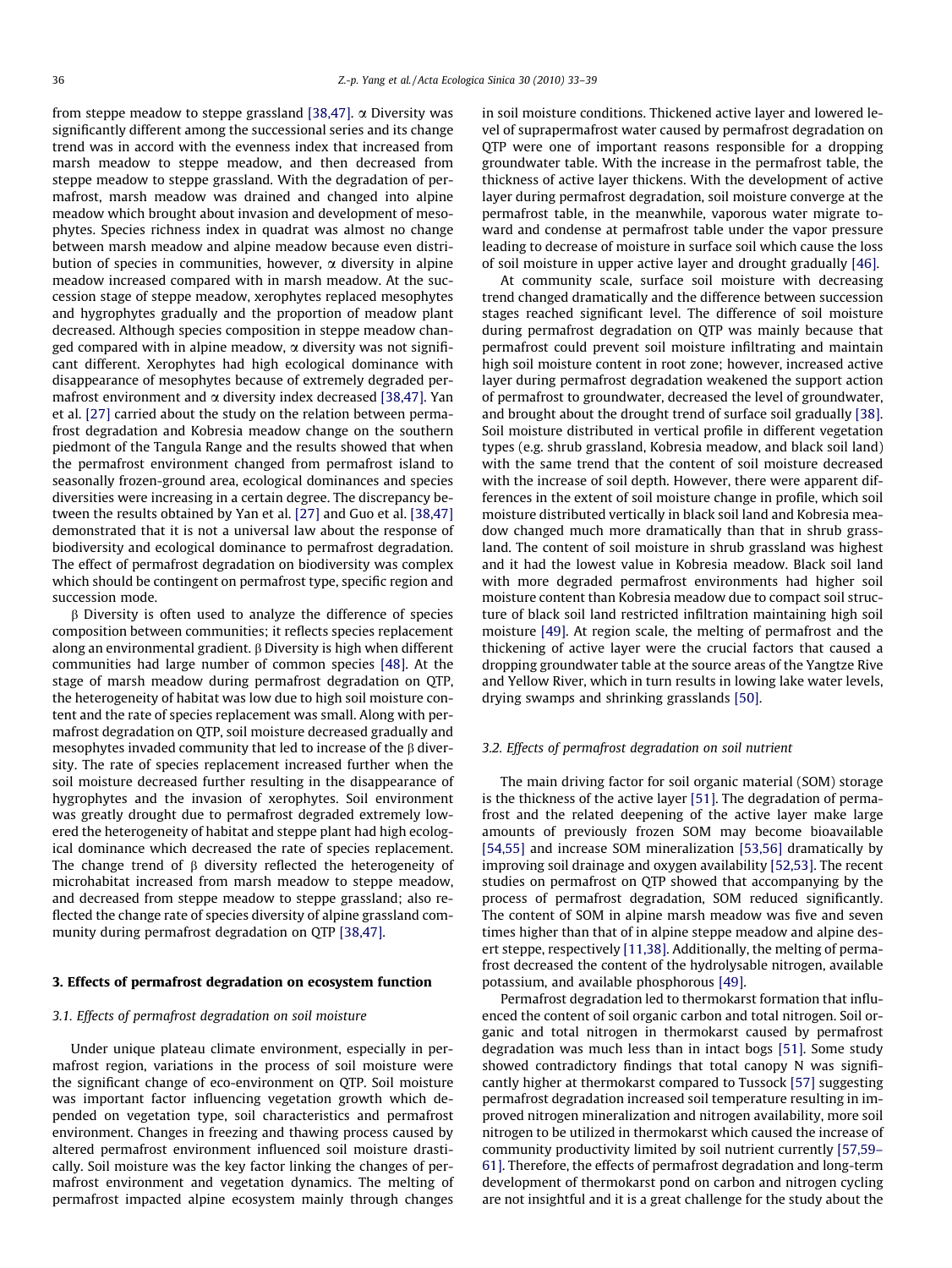effect of permafrost degradation on the nutrient cycling in the future [\[58,61\].](#page-6-0)

#### 3.3. Effects of permafrost degradation on ecosystem productivity

Permafrost play a significant role on vegetation production in the alpine grassland ecosystem in permafrost region due to that permafrost as semi-permeable could prevent soil moisture infiltrating and supply an ample water resource for plant growth, in the meanwhile, permafrost is beneficial for plant survivor and organism remaining in soil and played an important role on nutrients cycling [\[26\]](#page-6-0). Therefore, the degradation of permafrost would alter vegetation pattern and change ecosystem productivity [\[62–](#page-6-0) [64\]](#page-6-0). Guo et al. [\[38\]](#page-6-0) revealed that primary productivity of grassland decreased gradually during permafrost degradation; plant biomass lowed 60% when alpine marsh meadow changed into alpine meadow and alpine desert steppe had the lowest plant biomass, only about 500 kg/hm<sup>2</sup>. However, there were not significantly different in plant biomass between alpine meadow and alpine steppe meadow. Although the difference in plant biomass between some successional series was not significant, carrying capacity, quality of grassland decreased dramatically because the proportion of available forage decreased, and toxic and hazardous weeds in plant communities increased in the successional series, which was instanced in a fact that sedge decreased and the species richness of weeds such as P. nivia, Stellera chamaejasme, etc. increased as a result of shift in vegetation type from alpine steppe meadow to alpine desert steppe during permafrost degradation on QTP [\[38\].](#page-6-0) The main cause being responsible for permafrost degradation led to the decrease of ecosystem productivity was that ecological water level and groundwater level lowered due to increased depth of seasonal thawing layer, and soil moisture was not restricted in the surface soil reducing the available water to plant growth, causing the root withered and resulting in the decrease of primary productivity of alpine ecosystem [\[65,66\]](#page-6-0). In upland tundra in Alaskan, the development of thermokarst decreased the aboveground plant biomass which changed from being dominated by sedges, to becoming increasingly dominated by deciduous and evergreen shrubs. Tussock had the lowest shrub biomass and the highest graminoid biomass indicated permafrost degradation changed cold, dry microsites suitable for graminoids into warm, moist microsites associated with shrubs closely [\[57\].](#page-6-0)

#### 3.4. Effects of permafrost degradation on greenhouse gas emission

Large quantities of carbon are sequestered in the permafrost of boreal peatlands and tundra regions [\[67\]](#page-6-0) and the near-surface layer of permafrost is a substantial proportion of the carbon pool in terrestrial ecosystems [\[68\],](#page-6-0) which approximately 970 Gt of carbon are contained in permafrost [\[69\].](#page-6-0) Therefore, distribution of permafrost and composition and quantity of organic materials in permafrost are essential for understanding the response of ecosystems in high-latitude region to global warming [\[53,70\].](#page-6-0) That change permafrost C from the frozen to the thawed state rapidly increase the C pool size available for decomposition was crucial for determining C emission from permafrost to atmosphere. Under a warming climate, release rate and type of C from permafrost to the atmosphere were closely associated with thaw mechanisms of permafrost at landscape scale and the thaw mechanisms mainly included active layer thickening, talik formation, river and coastal erosion and thermokarst development [\[2\]](#page-5-0). However, the main causes controlled thaw rate and influence extent of permafrost were the content of ground ice and the characteristics of landscape such as terrain, slope, etc. [\[45\]](#page-6-0). The melting of permafrost improved release of C from permafrost to the atmosphere mainly through accelerated microbial decomposition of organic matter. Accompanying with the melting of permafrost, large quantities of  $CO<sub>2</sub>$  were emitted from frozen C pool to atmosphere due to increased soil temperature and improved soil drainage and oxygen availability [\[55\].](#page-6-0) The melting of permafrost in peatlands across western Canada led to 1.6- and 30-fold increased in  $CO<sub>2</sub>$  and  $CH<sub>4</sub>$ emissions, respectively and the function of high-latitude terrestrial ecosystems as an atmospheric  $CO<sub>2</sub>$  sink was weakened gradually or even reverse because of permafrost degradation [\[52,55\]](#page-6-0). The function of wetlands in permafrost regions on the QTP contribute significantly to the global budgets of greenhouse gases. However, the functions of these wetlands as an atmospheric  $CO<sub>2</sub>$  sink may change substantially because permafrost under these wetlands has been degrading [\[8\]](#page-5-0). Studies on the effects of the degradation of swamp and alpine meadows on  $CO<sub>2</sub>$  emission on the QTP showed that  $CO<sub>2</sub>$  emission flux of the swamp meadow gradually decreased with increasing degradation degree, while that of the alpine meadow gradually increased with increasing degradation degree [\[80\].](#page-6-0) Fire disturbance is an important abiotic mechanism for transferring C thawed from permafrost to the atmosphere that oxidizes organic C primarily to  $CO<sub>2</sub>$ , but also releases smaller quantities of CH4, carbon monoxide, and other volatile C compounds [\[2\].](#page-5-0) The size of C pool of permafrost, biological decomposition and fire disturbance were the important influencing factors that control the release of C from permafrost to atmosphere. Under a warming climate, increased biological decomposition and frequency of fire disturbance would cause large quantities of organic C stored in permafrost release to atmosphere in the form of greenhouse [\[81,82\]](#page-6-0). It is about 100 PgC in permafrost predicted to be lost by 2100 [\[83\].](#page-6-0)

Permafrost degradation influenced climate change through complex mechanisms, both positive and negative feedbacks relating to  $CO<sub>2</sub>$  fluxes. Emission of greenhouse caused by permafrost degradation accelerated global warming through positive feedback mechanisms. However, increased photosynthetic rate and prolonged growth season could sequester C from atmosphere that restrained the climate warming to some extent through negative mechanism. One important offset of release C from permafrost was that increased soil temperature and improved nutrient availability during permafrost degradation promote plant growth limited by soil nutrients, cold temperature and extreme seasonality with a short growing season and sequestered more gaseous C in alpine ecosystems [\[84\]](#page-6-0). Studies have revealed that net ecosystem C uptake in growing season increased  $1-6$  g/m<sup>2</sup> caused by the increase of temperature [\[85,86\]](#page-6-0). Vegetation C in bogs caused by permafrost degradation increased [\[71\]](#page-6-0) due to that accelerated mineralization of organic matter released ample available nutrients led to increase in net primary productivity of ecosystem [\[72\]](#page-6-0). Carbon sequestration in ecosystem at long-term scale could not offset the release of C from permafrost to atmosphere resulted from the melting of permafrost and the development of thermokarst [\[2\]](#page-5-0). Therefore, the response of ecosystem dynamics in permafrost region to global warming was not only carbon emission and it is actually great complex [\[73,74\]](#page-6-0). Long-term observation about the flux of  $CO<sub>2</sub>$ , nutrient status, net primary productivity and thaw depth of permafrost was crucial for estimating the balance of C in permafrost region accurately in the future.

The melting of permafrost may not only affect the  $CO<sub>2</sub>$  efflux but also the exchange of the greenhouse gases  $CH<sub>4</sub>$  [\[75\].](#page-6-0) The direction and the size of the net  $CH_4$  exchange were mainly controlled by the degree of soil water saturation, the temperature, and the amount of bioavailable organic matter [\[76,77\]](#page-6-0). Little knowledge about  $N_2O$ release from permafrost soil was known due to low nitrogen turnover and availability and emission was considered to be low [\[70\].](#page-6-0) Large quantities of organic nitrogen accumulated in boreal peatlands [\[78\]](#page-6-0) and permafrost degradation induced a lowering water tables or drainage of boreal peatlands might increase emission of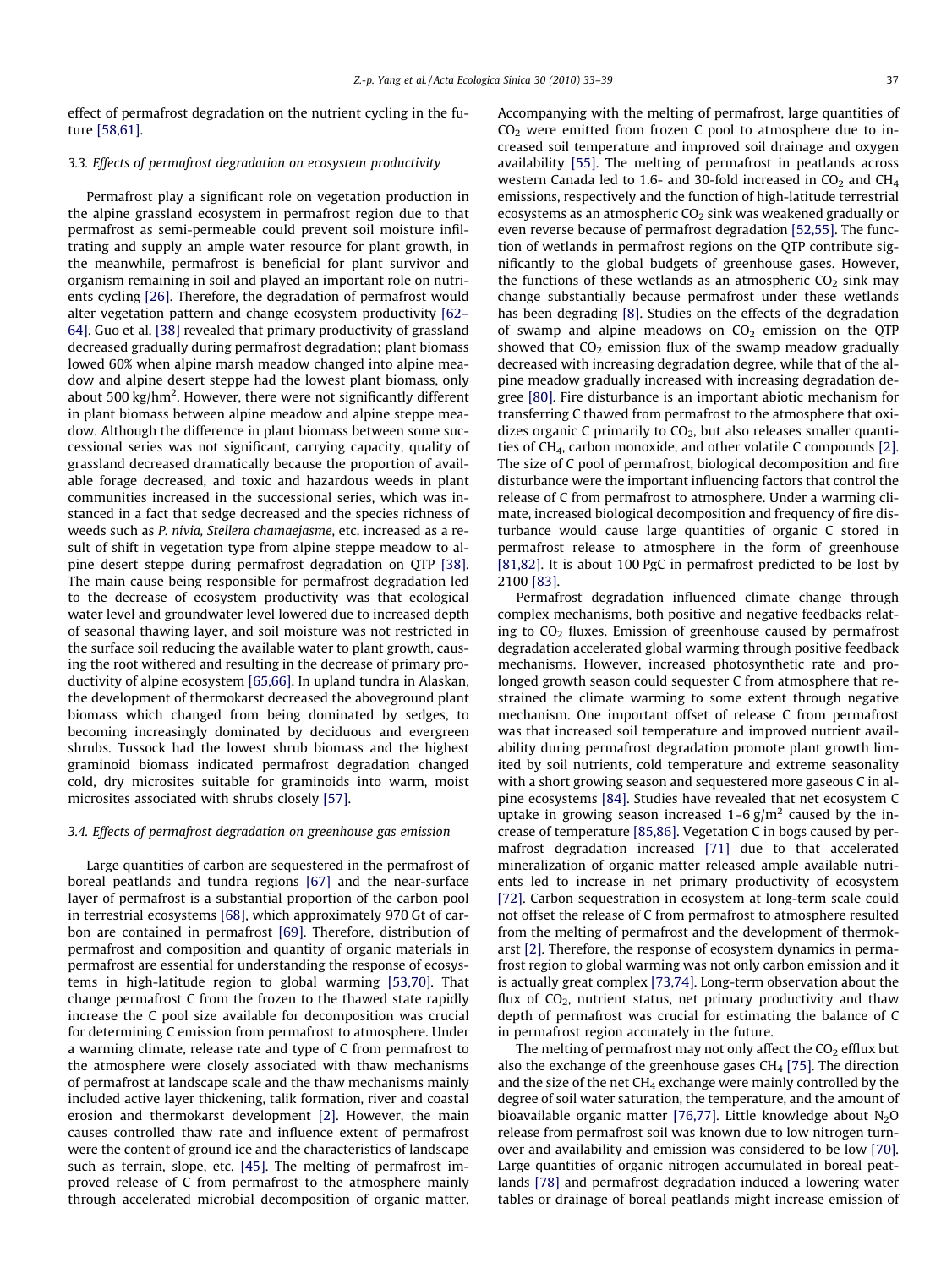<span id="page-5-0"></span> $N_2$ O. High  $N_2$ O emissions were found in permafrost soils rich in organic nitrogen where appeared to be a strong potential for denitrification [\[70,79\]](#page-6-0).

## 4. Problems and perspectives on the effects of permafrost degradation on ecosystem on QTP

Compared with geocryology in other countries, permafrost study in china is closely related with economic construction and development of cold region and has obtained great achievements in engineering geocryology concerned exploitation of frozenground regions and geocryology physics (e.g. classification of permafrost, type of permafrost, temperature and thickness of permafrost). Unique high altitudinal permafrost on QTP attracted much attention in the context of global warming since the QTP is the sensitive and promoter region of climate change in china. However, investigation about the effects of permafrost degradation on ecosystem on QTP was not systematical.

At present, there is lack of long-term observations in studying succession dynamic of alpine ecosystem during permafrost degradation and space sequence instead of chronosequence approach or static analogy approach is mostly adopted. A hypothesis was based on by utilizing space sequence instead of chronosequence approach that swamp meadow degrade into true meadow, and then steppe meadow, desert steppe eventually during permafrost degradation. However, the hypothesis is not scientific sufficiently due to the fact that each vegetation type exited previously and changes of vegetation type is unnecessarily resulted from permafrost degradation. In the meanwhile, the true meadow changed into ''black soil land" instead of steppe meadow under the influence of climate change and human activity. So, the hypothesis maybe weakens the actual effects of permafrost degradation on grassland ecosystem. To investigate the mechanism of alpine grassland degradation in permafrost region on QTP, the long-term and located field observations and research system should be constructed, based on which predict ecosystem dynamic in permafrost degradation.

Permafrost on QTP is a huge C pools since alpine grassland soils of the Qinghai–Tibetan Plateau's permafrost region bear a total organic carbon content of 9.3–10.7 kg C/m<sup>2</sup>. Organic carbon stored in permafrost is vulnerability to change under an increasingly warmer climate. Permafrost degradation has resulted in decreasing the content of soil organic carbon in alpine meadow and alpine steppe. Climate warming could increase the active layer depth in permafrost soils and subsequently release the carbon sequestered in the upper permafrost layers. This would drastically increase soil organic matter mineralization by improving soil drainage and oxygen availability which cause positive and negative feedback to climate change. In future, study should pay extensive attention to the dynamic of greenhouse gas in permafrost region on Qinghai–Tibetan Plateau and the feedback of greenhouse gas to climate change.

Grassland ecosystem in cold region has close relation with permafrost and its water–heat process. Changes in freezing and thawing process resulted from permafrost degradation influence vegetation growth environment directly through altering soil moisture and indirectly through changing nutrient availability. Quantitative study on the mechanism of water–heat transport in permafrost degradation is the theoretical premises that discuss the response of grassland ecosystem in permafrost region on QTP to global climate change. Therefore how to quantitative analyze changes in water–heat process during permafrost degradation and its effects on plant growth; reveal the relationship between alpine grassland ecosystem degradation and changes of soil moisture and temperature during permafrost degradation and predict further the trend of dynamics change of alpine grassland ecosystem under future climate change is a great challenge in the study about the effects of permafrost degradation on alpine grassland ecosystem on QTP.

#### Acknowledgments

This study was funded by NKBRSF, PR China (No. 2005CB422005) and National Basic Task Project (No. 2006FY110200). Special thanks owe to editors and anonymous reviewer whose constructive suggestions and detailed comments helped to clarify and improve the paper.

#### References

- [1] A.L. Washburn, Geocryology-A survey of Periglacial Processes and Environments, John and Wiley Sons Press, New York, 1979. p. 496.
- [2] E.A.G. Schuur, J. Bockheim, J. Canadell, et al., Vulnerability of permafrost carbon to climate change: implications for the global carbon cycle, Bioscience 58 (8) (2008) 701–714.
- [3] G.D. Cheng, L. Zhao, The problems associated with permafrost in the development of the Qinghai–Xizang Plateau, Quaternary Sciences 20 (6) (2000) 521–531.
- [4] T. Zhang, R.G. Barry, K. Knowles, et al., Statistics and characteristics of permafrost and ground ice distribution in the Northern Hemisphere, Polar Geography 23 (2) (1999) 147–169.
- [5] P.I. Melnikov, O.N. Tolstikhin, General Geocryology, The USSR Academy of Sciences, Siberian Branch, Novosibirsk, 1988, p. 318 (Translated by Lanzhou Institute of Glaciology and Geocryology, China Science Press).
- [6] R.J.E. Brown, Permafrost in Canada, University of Toronto Press, Toronto, p. 234.
- [7] Q.B. Wu, T.J. Zhang, Recent permafrost warming on the Qinghai–Tibetan Plateau, Journal of Geophysical Research 113 (2008) D13108.
- [8] H.J. Jin, S.X. Li, G.D. Cheng, et al., Permafrost and climatic change in China, Global and Planetary Change 26 (2000) 387–404.
- [9] T.L. Péwé, Alpine permafrost in the contiguous United States: a review, Arctic and Alpine Research 15 (1983) 145–156.
- [10] C. Harris, M.D. Vonder, K. Isaksen, et al., Warming permafrost in European mountains, Global and Planetary Change 39 (3–4) (2003) 215–225.
- [11] H.J. Jin, S.X. Li, S.L. Wang, et al., Impacts of climatic change on permafrost and cold regions environment in China, Acta Geographica Sinica 55 (2) (2000) 161– 173.
- [12] O.A. Anisimov, F.E. Nelson, Permafrost distribution in the Northern Hemisphere under scenarios of climate change, Global and Planetary Change 14 (1996) 59–72.
- [13] T.E. Osterkamp, The recent warming of permafrost in Alaska, Global and Planetary Change 49 (2005) 187–202.
- [14] [IPCC] Intergovernmental Panel on Climate Change, Climate Change 2007: The Physical Science Basis, Contribution of Working Group I to the Fourth Assessment Report of the Intergovernmental Panel on Climate Change, New York, Cambridge University Press, 2007.
- [15] V.M. Kattsov, E. Kallén, H. Cattle, et al., Future climate change: modeling and scenarios for the Arctic. In: Arctic Climate Impact Assessment. Cambridge University Press, New York, USA, 2005, pp. 99–150.
- [16] H.J. Akerman, M. Johansson, Thawing permafrost and thicker active layers in sub-arctic Sweden, Permafrost and Periglacial Process 19 (2008) 279–292.
- [17] F.E. Nelson, O.A. Anisimov, Permafrost zonation in Russia under anthropogenic climatic change, Permafrost and Periglacial Processes 4 (2) (1993) 137–148.
- [18] O.A. Anisimov, D.G. Vaughan, T.V. Callaghan, et al., Polar Regions (Arctic and Antarctic), Climate Change 2007: Impacts, Adaptation and Vulnerability, in: Contribution of Working Group II to the Fourth Assessment Report of the Intergovernmental Panel on Climate Change, Cambridge University Press, Cambridge, 2007, pp. 653–685.
- [19] F.S. Chapin III., R.L. Jefferies, J.F. Reynolds, et al., Arctic Ecosystems in a Changing Climate: An Ecophysiological Perspective. Academic Press, Inc., San Diego, CA, 1992, p. 455.
- [20] O.A. Anisimov, B. Fitzharris, J.O. Hagan, et al., Polar Regions (Arctic and Antarctic), in: Climate Change: Impacts, Adaptation, and Vulnerability, The Contribution of Working Group II of the Intergovernmental Panel on Climate Change, Third Assessment Review, Cambridge University Press, Cambridge, UK, 2001, pp. 801–841.
- [21] F.E. Nelson, (Un)frozen in time, Science 299 (2003) 1673–1675.
- [22] ACIA, Impact of a Warming Arctic: Arctic Climate Impact Assessment, Cambridge University Press, 2004, p. 139.
- [23] Q.B. Wu, B. Shi, Y.Z. Liu, Interaction study of permafrost and highway along Qinghai–Xizang Highway, Science in China Series D: Earth Sciences 46 (2) (2003) 97–105.
- [24] D.A. Walker, G.J. Jia, H.E. Epstein, et al., Vegetation–soil thaw–depth relationships along a low-arctic bioclimatic gradient, Alaska: synthesis of information from the ATLAS studies, Permafrost Periglacial Process 14 (2003) 103–123.
- [25] G.X. Wang, Y.S. Li, Q.B. Wu, et al., Impacts of permafrost changes on alpine ecosystem in Qinghai–Tibet Plateau, Science in China Series D: Earth Sciences 49 (11) (2006) 1156–1169.